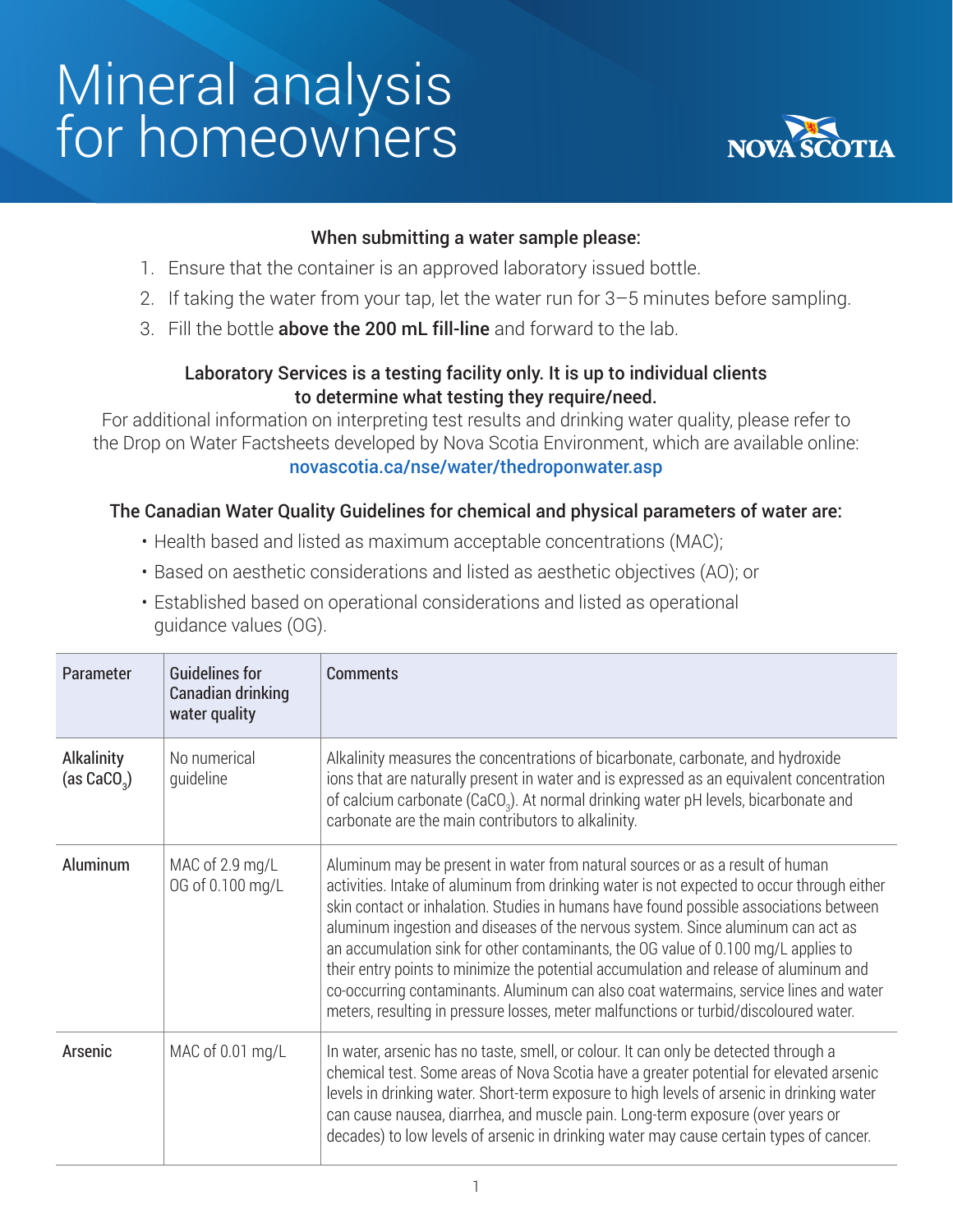| <b>Barium</b>   | MAC of 2 mg/L                                                                                             | In water, barium has no taste, smell, or colour. It can only be detected through a<br>chemical test. The amount of barium present in water is usually not high enough<br>to become a health concern. However, there are some areas of Nova Scotia where<br>barium may be elevated. Exposure to high levels of barium in drinking water can<br>cause gastrointestinal discomfort, muscular weakness, high blood pressure, or<br>cardiovascular disease.                     |
|-----------------|-----------------------------------------------------------------------------------------------------------|----------------------------------------------------------------------------------------------------------------------------------------------------------------------------------------------------------------------------------------------------------------------------------------------------------------------------------------------------------------------------------------------------------------------------------------------------------------------------|
| <b>Boron</b>    | MAC of 5 mg/L                                                                                             | In water, boron has no taste, smell, or colour. It can only be detected through a<br>chemical test. It may be present in groundwater due to industrial effluent, leaching of<br>fertilizer, sewage or leaching of landfill materials. Exposure to very high concentrations<br>in drinking water can cause reproductive malfunction in men and developmental<br>abnormalities.                                                                                              |
| Cadmium         | MAC of 0.007 mg/L                                                                                         | In water, cadmium has no taste, smell, or colour. It can only be detected through a<br>chemical test. Exposure to high levels in drinking water can cause gastrointestinal<br>discomforts and kidney damage.                                                                                                                                                                                                                                                               |
| Calcium         | No numerical<br>quideline                                                                                 | Calcium is present in all natural waters. It is a major contributor to drinking water<br>hardness. Excessively hard water can affect the function and lifetime of plumbing<br>systems and appliances.                                                                                                                                                                                                                                                                      |
| Chloride        | AO of $\leq$ 250 mg/L                                                                                     | Drinking water and drinks prepared with water containing chloride may have a salty<br>taste at concentrations as low as 100 mg/L. Most people find that water with more<br>than 250 mg/L of chloride is unpleasant to drink.                                                                                                                                                                                                                                               |
| Chromium        | MAC of 0.05 mg/L                                                                                          | Chromium may affect the taste or smell of well water, but not at levels normally found<br>in groundwater. The most common source of chromium in ground water is due to the<br>burning of fossil fuel, as well as mining and industrial effluent.                                                                                                                                                                                                                           |
| Conductivity    | No numerical<br>guideline                                                                                 | Conductivity (conductance) is an indication of dissolved salts in the water and is a<br>measure of the waters ability to carry an electrical current. Conductivity is one of<br>several parameters used to indicate overall water quality.                                                                                                                                                                                                                                 |
| Copper          | MAC of 2.0 mg/L<br>AO of $\leq 1.0$ mg/L                                                                  | Copper is frequently found naturally in groundwater; however, levels are generally<br>very low. Common synthetic sources of copper are fertilizers, septic systems, animal<br>feedlots, industrial waste, and food processing waste. Some copper occurs naturally,<br>however, much of it may come from the plumbing system due to the corrosive<br>tendencies of water with low pH and low alkalinity.                                                                    |
| <b>Hardness</b> | No numerical<br>quideline, but the<br>optimum range in<br>drinking water is<br>between 80 and<br>100 mg/L | Water is made hard by high levels of calcium and magnesium. Hard water causes scale<br>formation in pipes, on plumbing fixtures, and in heating systems. Hardness is one of<br>several parameters used to indicate overall water quality. Water with hardness greater<br>than 500 mg/L is normally considered unacceptable for domestic purposes.<br>Quality Classification for Hardness mg/L (CaCO <sub>3</sub> )<br>Very Good (Soft) 0-59<br>Good (Slightly Hard) 60-120 |
|                 |                                                                                                           | Fair (Hard) 121-180<br>Poor (Very Hard) >180                                                                                                                                                                                                                                                                                                                                                                                                                               |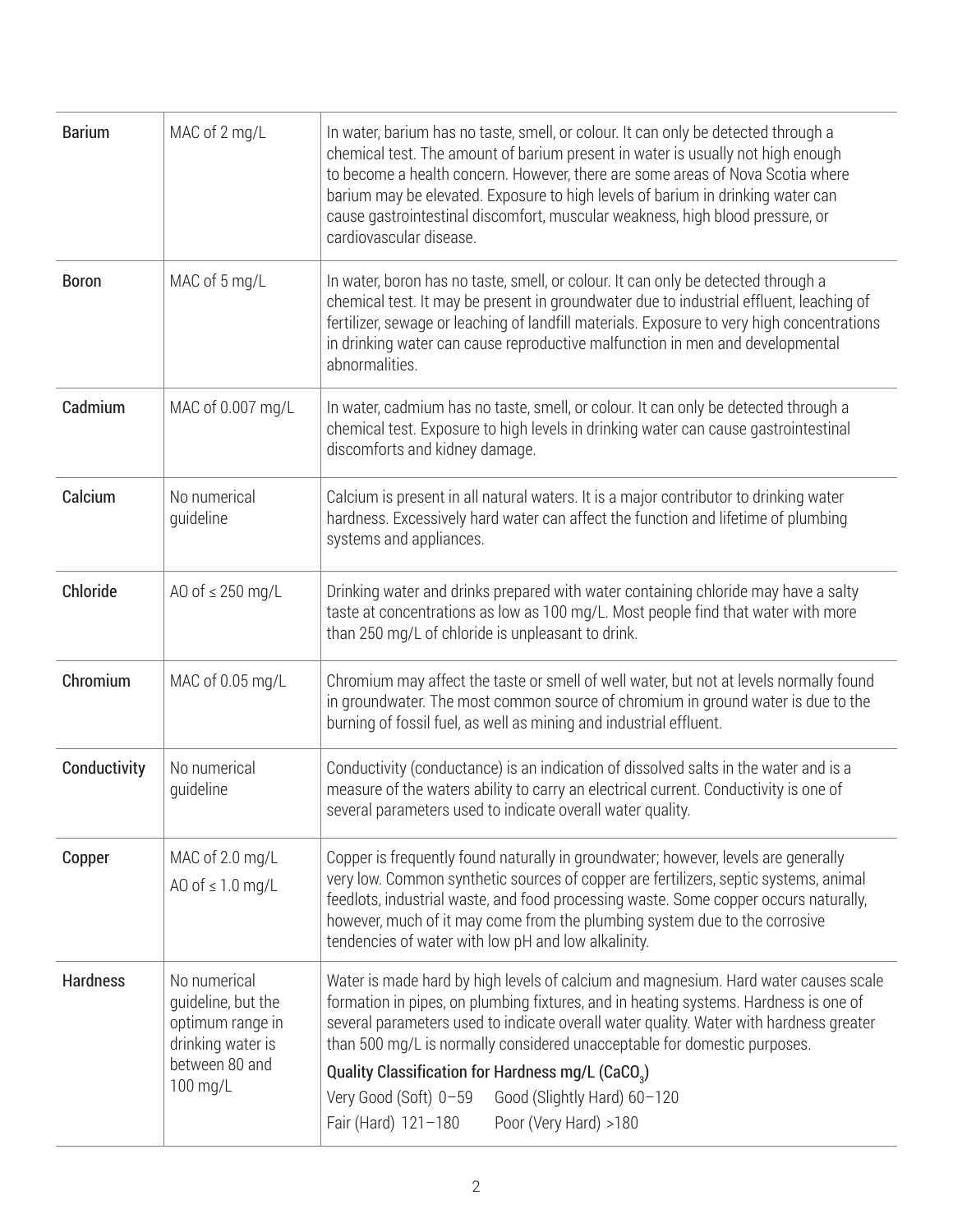| Parameter                   | <b>Guidelines for</b><br><b>Canadian drinking</b><br>water quality        | <b>Comments</b>                                                                                                                                                                                                                                                                                                                                                                                                                                                                                                                                                          |
|-----------------------------|---------------------------------------------------------------------------|--------------------------------------------------------------------------------------------------------------------------------------------------------------------------------------------------------------------------------------------------------------------------------------------------------------------------------------------------------------------------------------------------------------------------------------------------------------------------------------------------------------------------------------------------------------------------|
| <b>Iron</b>                 | AO of $\leq 0.3$ mg/L                                                     | At levels above 0.3 mg/L, iron stains laundry and plumbing fixtures, and causes<br>undesirable tastes. The precipitation of excessive iron imparts an objectionable reddish-<br>brown color to the water. The presence of iron may also promote the growth<br>of certain micro-organisms, leading to the deposition of a slimy coat in piping.                                                                                                                                                                                                                           |
| Lead                        | MAC of 0.005 mg/L                                                         | In water, dissolved lead has no taste, smell, or colour. It can only be detected through<br>a chemical test. The main source of lead in drinking water is through corrosion of<br>plumbing materials with lead or brass components. Exposure to lead in drinking<br>water can cause health effects including damage to the brain and nervous system,<br>kidney dysfunction and reproductive issues.                                                                                                                                                                      |
| Magnesium                   | No numerical<br>quideline                                                 | Magnesium in drinking water can have a laxative effect and can also affect the taste<br>of water. High levels of magnesium cause water to be hard.                                                                                                                                                                                                                                                                                                                                                                                                                       |
| Manganese                   | MAC of 0.12 mg/L<br>AO of $\leq 0.02$ mg/L                                | Manganese occurs naturally in the environment and is widely distributed in air,<br>water and soil. It is objectionable in water supplies as it stains plumbing fixtures and<br>laundry and may lead to the accumulation of microbial growths in the distribution<br>system. Higher concentrations can cause undesirable tastes in beverages. Current<br>evidence indicates that manganese in drinking water above the MAC over a prolonged<br>period of time can adversely affect neurological development in children, and memory,<br>attention and movement in adults. |
| Nitrate +<br><b>Nitrite</b> | Nitrate-nitrogen<br>MAC of 10 mg/L<br>Nitrite-nitrogen<br>MAC of 1.0 mg/L | The presence of nitrate may indicate improperly treated sewage or fertilizer, or it may<br>occur naturally. Nitrate contamination is often one of the first signs of deteriorating<br>groundwater quality and could indicate other problems with well water quality.<br>Nitrate-nitrogen levels greater than 10 mg/L and Nitrite-nitrogen levels greater than<br>1.0 mg/L can pose a risk to infants up to six months old.<br>The laboratory results are expressed as combined Nitrate + Nitrite.                                                                        |
| pH                          | AO of between<br>7.0 and 10.5                                             | A pH less than 7.0 may contribute to the corrosion of pipes and fittings. A pH less than<br>7.0 is not a health-risk in itself, but corrosive water can dissolve metals, such as lead,<br>cadmium, zinc, and copper present in pipes. This may lead to increased concentrations<br>of these metals in drinking water, which can cause health concerns. A pH greater<br>than 10.5 may contribute to scale build-up in plumbing materials. pH is one of several<br>parameters used to indicate overall water quality.                                                      |
| Potassium                   | No numerical<br>guideline                                                 | Potassium is naturally occurring, but the most common source of potassium in<br>drinking water are water treatment systems, such as ion exchangers (water softeners)<br>that use potassium chloride.                                                                                                                                                                                                                                                                                                                                                                     |
| Sodium                      | AO of $\leq 200$ mg/L                                                     | All groundwater contains some sodium, because most rocks and soils contain<br>sodium compounds from which sodium is easily dissolved. An increase in sodium<br>in groundwater above natural levels may indicate pollution or saltwater intrusion.<br>In water, sodium has no smell or colour, but can give water a salty taste. Sodium can<br>be detected through chemical testing.                                                                                                                                                                                      |